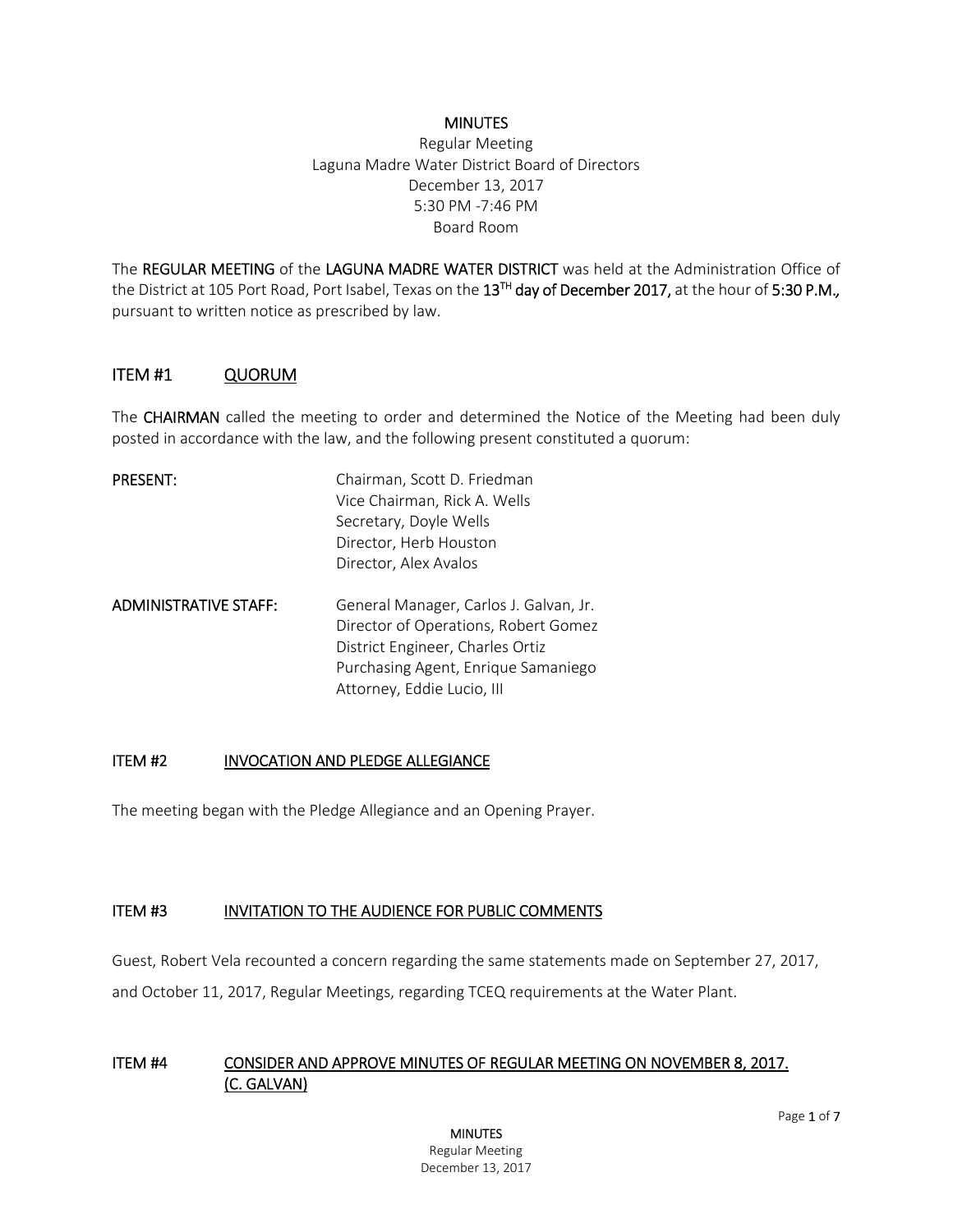The BOARD agreed to approve the minutes of November 8, 2017.

H. HOUSTON made a motion to approve, seconded by D. WELLS. R. WELLS abstained. MOTION CARRIED UNANIMOUSLY.

### ITEM #5 GENERAL MANAGER'S REPORT BILLING OF GARBAGE FEES

At the meeting of November 8, 2017, the Board agreed for staff to meet with both cities to discuss the billing of garbage collection fees for the City of Port Isabel and the City of Laguna Vista. C. GALVAN noted, the Agreement will be with between LMWD and the Garbage Company, discussion ensued.

The following points were given:

- Get a cost analysis
- Letter from auditors professional opinion
- Review contract from Port Isabel and Laguna Vista
- Call east Rio Hondo
- Gather more information
- Address legal questions

Present at the meeting for questions and answers, City Manager, Jared Hockema.

The Board agreed to move forward on gathering more information.

This item was for discussion only, no action taken.

#### ITEM #6 DISTRICT ENGINEER'S REPORT

- **STATUS OF CONSTRUCTION AT PORT ISABEL WASTEWATER TREATMENT PLANT**
- TEXAS WATER DEVELOPMENT BOARD AVAILABLE FINANCIAL ASSISTANCE
- WATER DISTRIBUTION SYSTEM HYDRAULIC MODE
	- LOW PRESSURE ON SOUTH PADRE ISLAND
		- **TASTE AND ODOR CONTROL**
- C. ORTIZ gave an update on the construction at Port Isabel Wastewater Treatment Plant.
- Texas Water Development Board still on track for the Financial Assistance. Board requested to prepare a list of the prioritization of Capital Projects that was discussed at the Workshop.
- Water Distribution System Hydraulic Model:
	- To meet the pressure requirements at South Padre Island, need both Water Plants 1 & 2 running, discussion and questions ensued.
	- Taste and Odor Control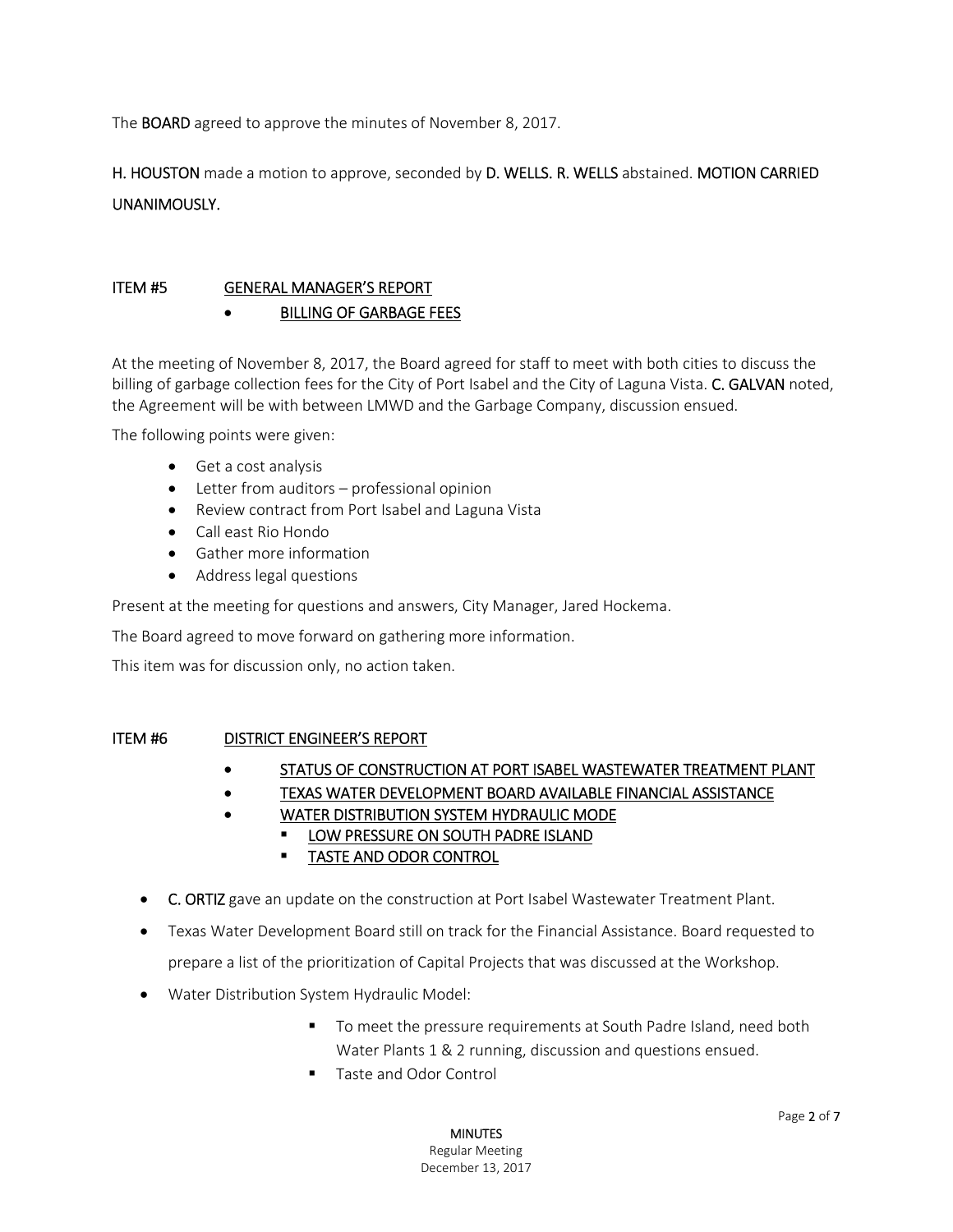### ITEM #7 DIRECTOR OF OPERATION'S REPORT

### TCEQ TRAINING

R. GOMEZ reported the following:

- Telephoned Chris Caudle, TCEQ Environmental Investigator, requesting training and about using a "D" license operator at the water plant during shift work. TCEQ does not go out to do training. Referenced, "Texas Administrative Code 290", the District is ok.
- Confirmation that a "D" License operator could work solo (during the time in question). Referenced, Code (F), Each plant must have at least one Class "C" or higher operator on duty at the plant when it is in operation or the plant must be provided with continuous turbidity and disinfectant residual monitors with automatic plant shutdown and alarm to summon operators so as to ensure that the water produced continues to meet the commission's drinking water standards during periods when the plant is not staffed.
- Mr. Caudle is available for contact.
- Tracy Herring, a trainer with Texas Environmental Consulting, interested in hosting a basic class water operator training, 2 ½ day class, if interested.

Discussion ensued about the Regular Meeting of October 11, 2017, on a discussion relating to TCEQ requirements at the Water Plant. A concern raised at the Regular Meeting on September 27, 2017, that the Water Plant is being operated by "D" License Operators on shifts of scheduled rotations by themselves. On October 11, 2017, Regular Meeting, the Board discussed the Texas Administrative Codes, and the Water Plant Manager ensured confirmation via email from TCEQ permitting "D" license Water Plant Operators to operate the Plants without direct supervision (as long as the Water Plant Manager is in contact 24/7-at all times). The Board then requested a TCEQ presentation/ training.

It was determined acceptable (for now) providing that TCEQ has been consulted and advised of the questions, and the District is compliant based on the warning given to the Board by a concerned citizen on September 27, 2017.

## ITEM #8 CONSIDER AND DISCUSS OVERTIME REPORT FOR 2017 WITH POSSIBLE ACTION, IF NECESSARY (C. GALVAN)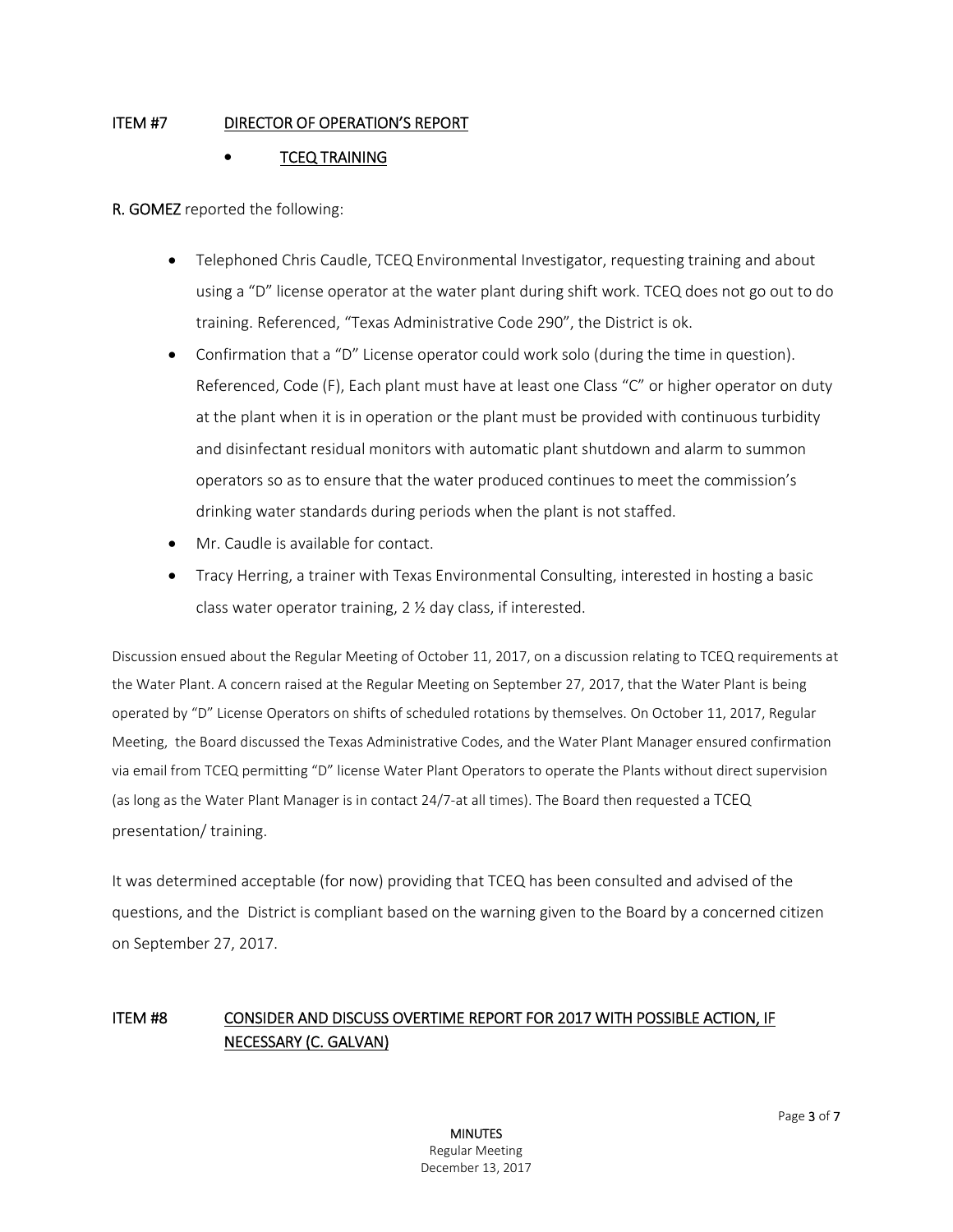There were discussion and questions regarding the 2017 Overtime Report. The Board agreed on no action necessary at this time.

No action was taken.

### ITEM #9 CONSIDER AND DISCUSS FOR POSSIBLE APPROVAL AN AGREEMENT WITH VERIZON WIRELESS FOR THE ANTENNA AT ANDY BOWIE (C. GALVAN)

C. GALVAN noted Verizon Wireless agreed a 3% increase, discussion ensued, and the following points were made:

- Define Tower space
- $\bullet$  Fxhibit A & B not shown
- No firm commencement date
- Questioning Page 2 bottom paragraph
- Insurance

R. WELLS made a motion to approve the Draft Agreement, seconded by H. HOUSTON. MOTION CARRIED UNANIMOUSLY.

# ITEM #10 CONSIDER AND APPROVE A RESOLUTION AMENDING THE DISTRICT'S POLICY GOVERNING THE ANNEXATION OF LAND TO THE LAGUNA MADRE WATER DISTRICT AND THE FURNISHING OF WATER AND SEWER SERVICE TO ANNEXED LAND (RESOLUTION NO. 155- 12-17) (C. ORTIZ)

C ORTIZ met with the annexation committee (H. Houston and R. Wells) regarding the Annexation Fees schedule and proposing to adjust the fees by lowering the buying water treatment and sewer treatment, amending to adjust the water supply capacity to match the current market rate for water and sewer. Discussion and questions ensued. The resolution got approved, with corrections on Exhibit "A" (to adjust fees accordingly for water and sewer).

D. WELLS made a motion to approve with corrections, seconded by R. WELLS. MOTION CARRIED UNANIMOUSLY.

## ITEM #11 CONSIDER AND AWARD CONSTRUCTION OF PADRE BLVD GRAVITY SEWER CROSSING AT LA QUINTA (BID # WW-17-11-04) (C. ORTIZ).

**MINUTES** Regular Meeting December 13, 2017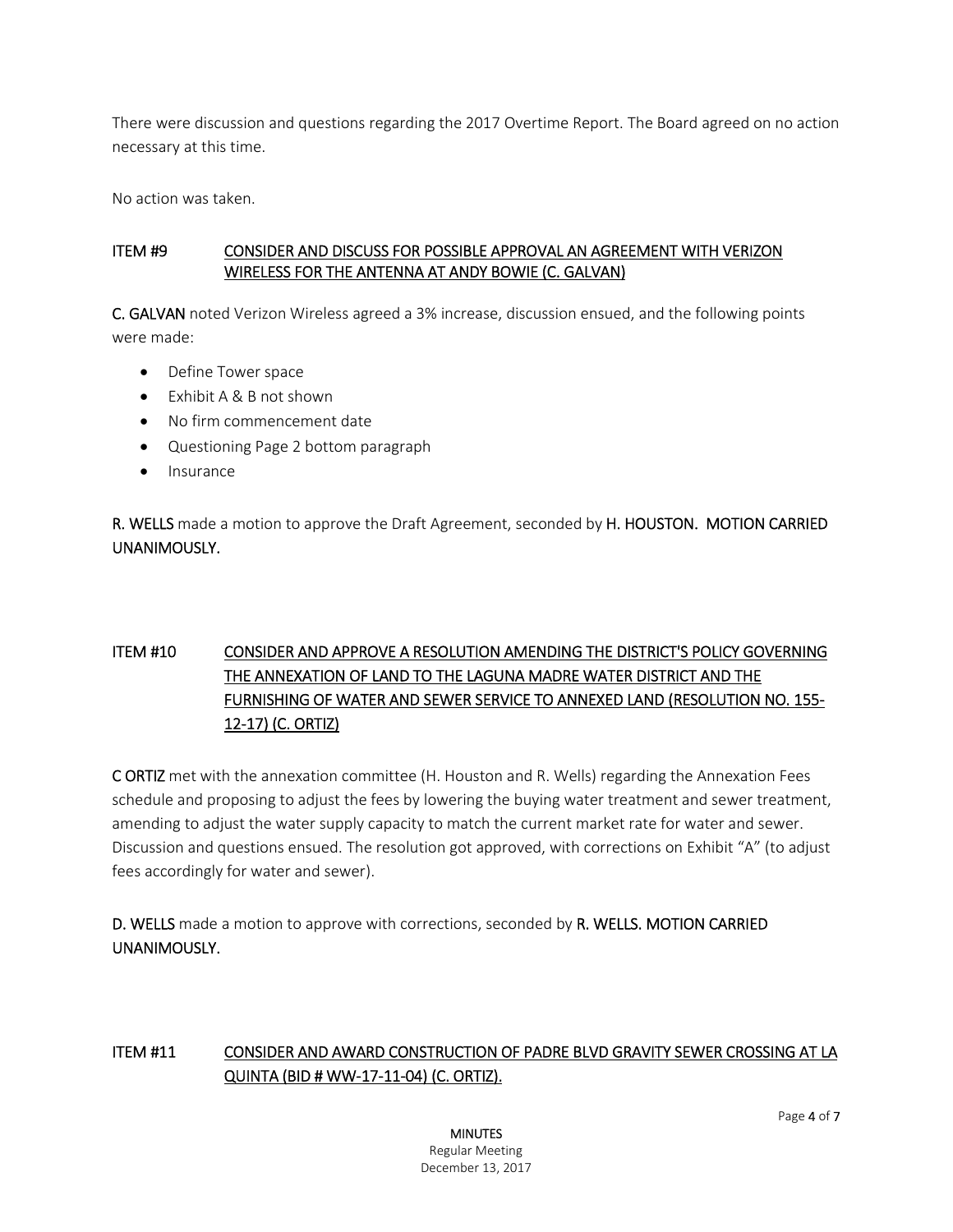C. ORTIZ noted, lowest bid from G & T Paving Company for a total amount \$89,175.00, discussion ensued.

H. HOUSTON made a motion to approve, seconded by A. AVALOS. MOTION CARRIED UNANIMOUSLY.

# ITEM #12 CONSIDER AND APPROVE RESOLUTION ADOPTING A BUDGET AMENDMENT TO CAPITAL PROJECTS FOR FISCAL YEAR 2017-2018 OF THE LAGUNA MADRE WATER DISTRICT (RESOLUTION NO. 156-12-17) (C. ORTIZ).

There were discussion and questions regarding the budget changes. The Budget amendment got approved by a Resolution.

D. WELLS made a motion to approve, seconded by A. AVALOS. MOTION CARRIED UNANIMOUSLY.

# ITEM #13 CONSIDER AND APPROVE THE PURCHASE OF THREE (3) 2018 MODEL YEAR, ½ TON, 4X2 WHEEL DRIVE – EXTENDED CAB TRUCK LONG BED. (E. SAMANIEGO)

There were discussion and questions regarding the purchase of 2018 models, and recommendation to look into other models(2017). The Item got tabled and deferred to the next regularly scheduled meeting.

H. HOUSTON made a motion to table, seconded by D. WELLS. MOTION CARRIED UNANIMOUSLY. ITEM TABLED.

## ITEM #14 CONSIDER AND APPROVE THE PURCHASE OF FOUR (4) INDUSTRIAL SELF CONTAINED BREATHING APPARATUS (ISCBA) WITH FACEPIECE. (E. SAMANIEGO)

There were discussion and questions regarding the purchase; the Board agreed to approve.

D. WELLS made a motion to approve, seconded by A. AVALOS. MOTION CARRIED UNANIMOUSLY.

## ITEM #15 CONSIDER AND APPROVE REVENUE AND EXPENSE REPORTS FOR SEPTEMBER 2017 AND OCTOBER 2017. (R. GOMEZ)

R GOMEZ reported the following: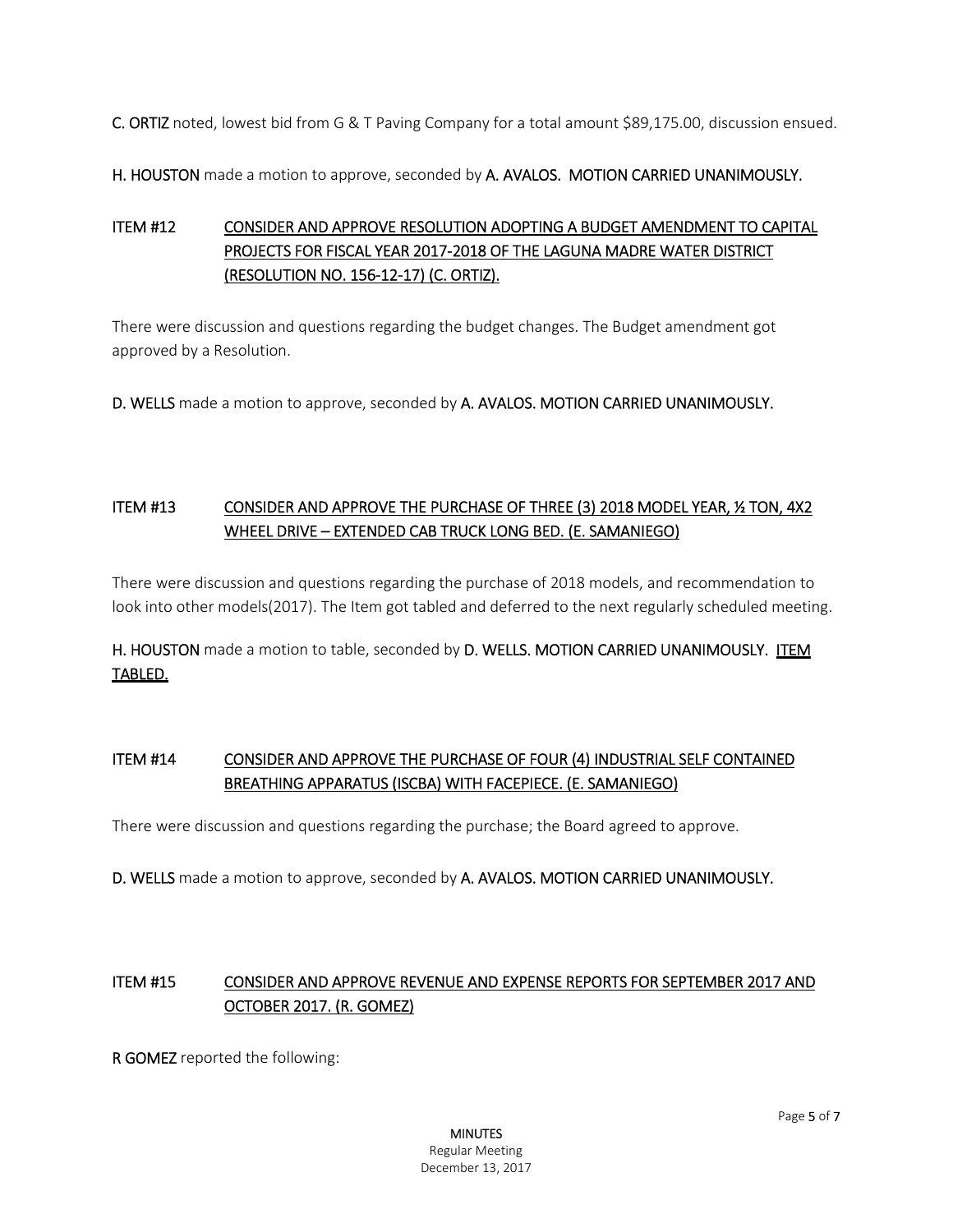| September 2017 Summary: | Total Revenue \$9, 745,144.31, Under Budget \$389,824.69     |
|-------------------------|--------------------------------------------------------------|
|                         | Total Expenditures \$9,695,592.46, Under Budget \$439,377.54 |
|                         | Revenue over expeditures \$49,551.85                         |

October 2017 Summary (year is not closed yet): Total Revenue \$697,871.84 Total Expenditures \$489,174.81 Revenue over expenditure \$208,797.03

The Revenue and Expense reports got approve as presented.

H. HOUSTON made a motion to approve as presented, seconded by D. WELLS. MOTION CARRIED UNANIMOUSLY.

### ITEM #16 CONSIDER AND REVIEW EXPENDITURES FOR NOVEMBER 1-30, 2017. (C. GALVAN)

The Board approved the expenditures for the month November 2017 as presented.

H. HOUSTON made a motion to approve as presented, seconded by D. WELLS. MOTION CARRIED UNANIMOUSLY.

ITEM #17 EXECUTIVE SESSION PERMITTED BY THE OPEN MEETING ACT, V.T.C.A., GOVERNMENT CODE SECTION 551.001 ET. SEQ., UNDER SECTION 551.071, CONSULTATION WITH ATTORNEY; SECTION 551.074 (A) (1), AUTHORIZING CERTAIN DELIBERATIONS ABOUT OFFICERS AND EMPLOYEES OF THE DISTRICT TO BE HELD IN EXECUTIVE SESSION.

- A. DISCUSSION ON LEGAL MATTERS WITH COUNSEL CONCERNING 6900 PADRE BLVD./7200 PADRE BLVD.
- B. TO DELIBERATE THE APPOINTMENT, EMPLOYMENT, EVALUATION, REASSIGNMENT, DUTIES, DISCIPLINE, OR DISMISSAL OF DISTRICT EMPLOYEES TO WIT: DISTRICT ENGINEER
- C. TO DELIBERATE THE APPOINTMENT, EMPLOYMENT, EVALUATION, REASSIGNMENT, DUTIES, DISCIPLINE, OR DISMISSAL OF DISTRICT EMPLOYEES TO WIT: DIRECTOR OF FINANCE